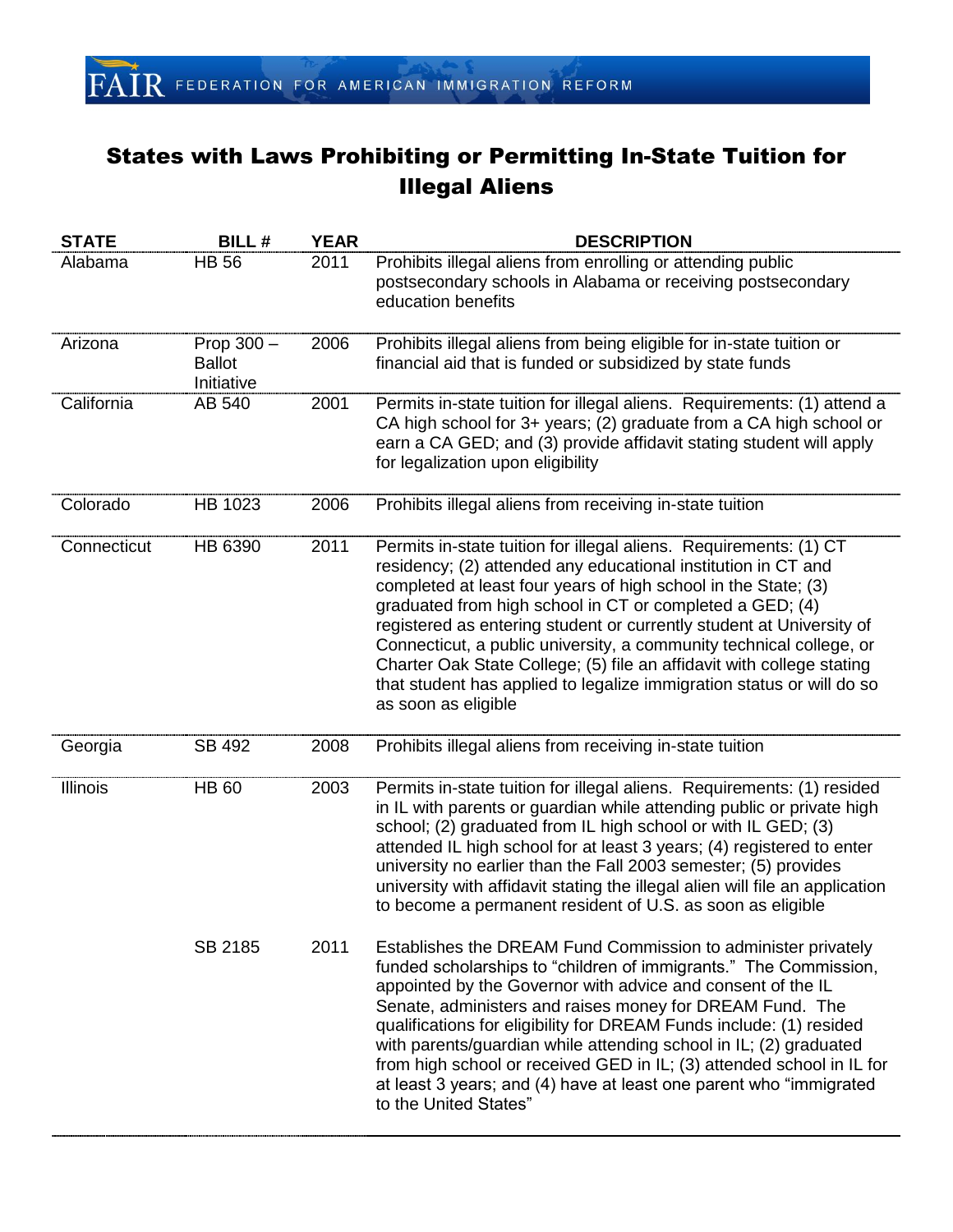| <b>STATE</b>      | <b>BILL#</b>             | <b>YEAR</b> | <b>DESCRIPTION</b>                                                                                                                                                                                                                                                                                                                                                                                                                                                                                                                                                                                                                                                               |
|-------------------|--------------------------|-------------|----------------------------------------------------------------------------------------------------------------------------------------------------------------------------------------------------------------------------------------------------------------------------------------------------------------------------------------------------------------------------------------------------------------------------------------------------------------------------------------------------------------------------------------------------------------------------------------------------------------------------------------------------------------------------------|
| Indiana           | HB 1402                  | 2011        | Prohibits illegal aliens from receiving in-state tuition                                                                                                                                                                                                                                                                                                                                                                                                                                                                                                                                                                                                                         |
| Kansas            | HB 2145                  | 2004        | Permits in-state tuition for illegal aliens. Requirements: (1) attended<br>high school for three or more years; (2) graduated from KS high<br>school or obtained KS GED; (3) at time of enrollment, illegal alien is<br>not eligible for resident tuition at post secondary school in another<br>state; (4) provide affidavit stating he will apply for legal residence<br>when eligible                                                                                                                                                                                                                                                                                         |
| Maryland          | SB 167/<br><b>HB 470</b> | 2011        | Permits in-state tuition for illegal aliens. Establishes that specified<br>individuals, including undocumented immigrants, shall be exempt<br>from paying the out-of-state tuition rate at community colleges<br>under specified circumstances; Requires documentation that the<br>student or the student's parent or legal guardian has filed a<br>Maryland income tax return during specified years                                                                                                                                                                                                                                                                            |
| Nebraska          | LB 239                   | 2006        | Permits in-state tuition for illegal aliens. Requirements: (1) resided<br>in NE for at least 3 years prior to high school graduation or<br>obtaining GED; (2) graduated from NE public or private high school<br>or obtain GED; (3) lived with parent/guardian while attending high<br>school; (4) registered as an entering college student not earlier than<br>the Fall 2006 semester; (5) provided affidavit stating intention to<br>become permanent resident at earliest opportunity. If parent<br>ceases to reside in NE, the illegal alien can retain resident status if<br>student has bona fide intention to reside in NE and affidavit needs<br>to be signed by notary |
| <b>New Mexico</b> | SB 582                   | 2005        | Permits in-state tuition for illegal aliens. Requirements: (1) attended<br>NM high school for at least one year; and (2) graduated from NM<br>high school or obtained GED in New Mexico                                                                                                                                                                                                                                                                                                                                                                                                                                                                                          |
| New York          | <b>SB 7784</b>           | 2002        | Permits in-state tuition for illegal aliens. Requirements: (1)<br>attended NY high school for 2+ years: (2) graduated with NY high<br>school diploma or NY GED; (3) applied for college or university<br>within 5 years of graduation or obtained GED from NY; (4) provided<br>affidavit to college or university stating intent to file application for<br>legalization as soon as eligible                                                                                                                                                                                                                                                                                     |
| Oklahoma          | <b>HB 1804</b>           | 2008        | Prohibits illegal aliens from receiving in-state tuition but allows<br>State's Board of Regents to award in-state tuition to illegal aliens<br>who have attended OK high school for at least 2 years and<br>graduated. Requirements: affidavit that states that illegal alien is<br>trying to legalize status or will do so within one year                                                                                                                                                                                                                                                                                                                                      |
| Rhode Island      | Policy<br>enacted by     | 2011        | Permits in-state tuition for illegal aliens. Requirements: (1) attended<br>high school in RI for at least three years; (2) received a high school                                                                                                                                                                                                                                                                                                                                                                                                                                                                                                                                |